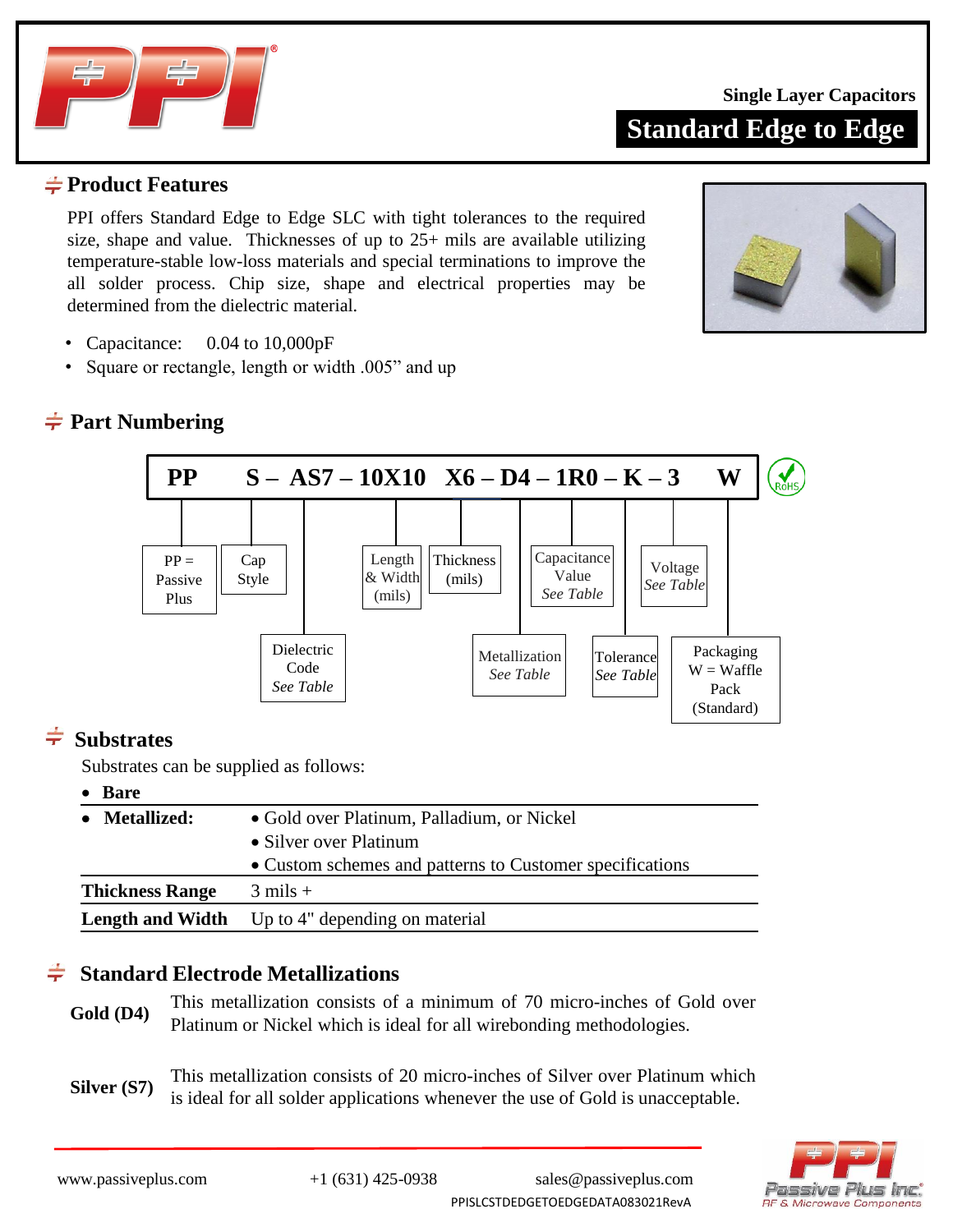

**Standard Edge to Edge**

|                | $\div$ Metallization Codes                                               | $\neq$ Capacitance Codes |               |
|----------------|--------------------------------------------------------------------------|--------------------------|---------------|
| Code           | <b>Description</b>                                                       | <b>Value</b>             | Code          |
| D <sub>4</sub> | Ti/Pt/Au<br>Titanium/Platinum/Gold                                       | <10pF                    | $1R0 = 1.0pF$ |
|                | $(70 \mu \text{in} \text{ Gold})$<br>Ti/Pt/Ag                            | >10pF                    | $101 = 100pF$ |
| S7             | Titanium/Platinum/Silver<br>$(20 \mu \text{in Silver})$                  |                          |               |
| K2             | Ta/Pd/Au<br>Tantalum/Palladium/Gold<br>$(75 \mu \text{in} \text{ Gold})$ |                          |               |
| L3             | Ta/Pd/Au<br>Tantalum/Palladium/Gold<br>$(100 \mu \text{in}$ Gold)        |                          |               |

*Contact PPI for available metallizations.*

### **Capacitance Tolerance & Dimensional Tolerances Codes**

| Class I Dielectrics: AS1 - KS2 |      |                  |      |  |  |  |  |  |  |  |  |  |
|--------------------------------|------|------------------|------|--|--|--|--|--|--|--|--|--|
| <b>Tolerance</b>               | Code | <b>Tolerance</b> | Code |  |  |  |  |  |  |  |  |  |
| $\pm .50pF$                    | D    | $\pm 20\%$       | М    |  |  |  |  |  |  |  |  |  |
| $\pm .25pF$                    | C    | ± 15%            |      |  |  |  |  |  |  |  |  |  |
| $\pm .10pF$                    | R    | $\pm 10\%$       | K    |  |  |  |  |  |  |  |  |  |
| $\pm .05pF$                    | А    | $± 5\%$          |      |  |  |  |  |  |  |  |  |  |
| $\pm .01$ <sub>pF</sub>        |      | $± 3\%$          | H    |  |  |  |  |  |  |  |  |  |
|                                |      | $\pm$ 2%         |      |  |  |  |  |  |  |  |  |  |

| <b>Class II Dielectrics: MS1 - ZS4</b> |      |            |   |  |  |  |  |  |  |  |  |  |  |
|----------------------------------------|------|------------|---|--|--|--|--|--|--|--|--|--|--|
| <b>Tolerance</b>                       | Code |            |   |  |  |  |  |  |  |  |  |  |  |
| $-10\%$ thru $+40\%$                   | Y    | $\pm 20\%$ | м |  |  |  |  |  |  |  |  |  |  |
| $-20\%$ thru $+80\%$                   |      | $\pm 15\%$ |   |  |  |  |  |  |  |  |  |  |  |
| 0% thru $+100%$                        | V    | $\pm 10\%$ | к |  |  |  |  |  |  |  |  |  |  |
| Guaranteed Min. Value                  | GMV  | $± 5\%$    |   |  |  |  |  |  |  |  |  |  |  |

| <b>Material</b> | L VI VI DIMICIMUM | TUITLANC    |
|-----------------|-------------------|-------------|
|                 | $<$ 20 mils       | $\pm 1.5\%$ |
| $AS1 - ZS1$     | $\geq$ 20 mils    | $\pm 10\%$  |
|                 |                   |             |

**Material L** or W Dimension **Tole** 

| <b>Material</b>  | L or W Dimension Tolerance                     |              |
|------------------|------------------------------------------------|--------------|
|                  | $\leq$ 15 mils                                 | $\pm$ 2 mils |
| <b>ZS4 - ZS6</b> | $> 15 \text{ miles}$ ; $\leq 30 \text{ miles}$ | $\pm$ 3 mils |
|                  | $>$ 30 mils                                    | $\pm$ 5 mils |
|                  |                                                |              |

# $\div$  **Rated Voltage Codes**  $\div$  **Packaging**

| Code | <b>Voltage</b> | <b>Dielectric</b><br><b>Thickness</b> |
|------|----------------|---------------------------------------|
|      | 50V            | 4 mils                                |
| 3    | 100V           | 6 mils                                |

PPI SLCs are available in Waffle Packs (Standard). Other packaging options may be available. Please contact PPI.

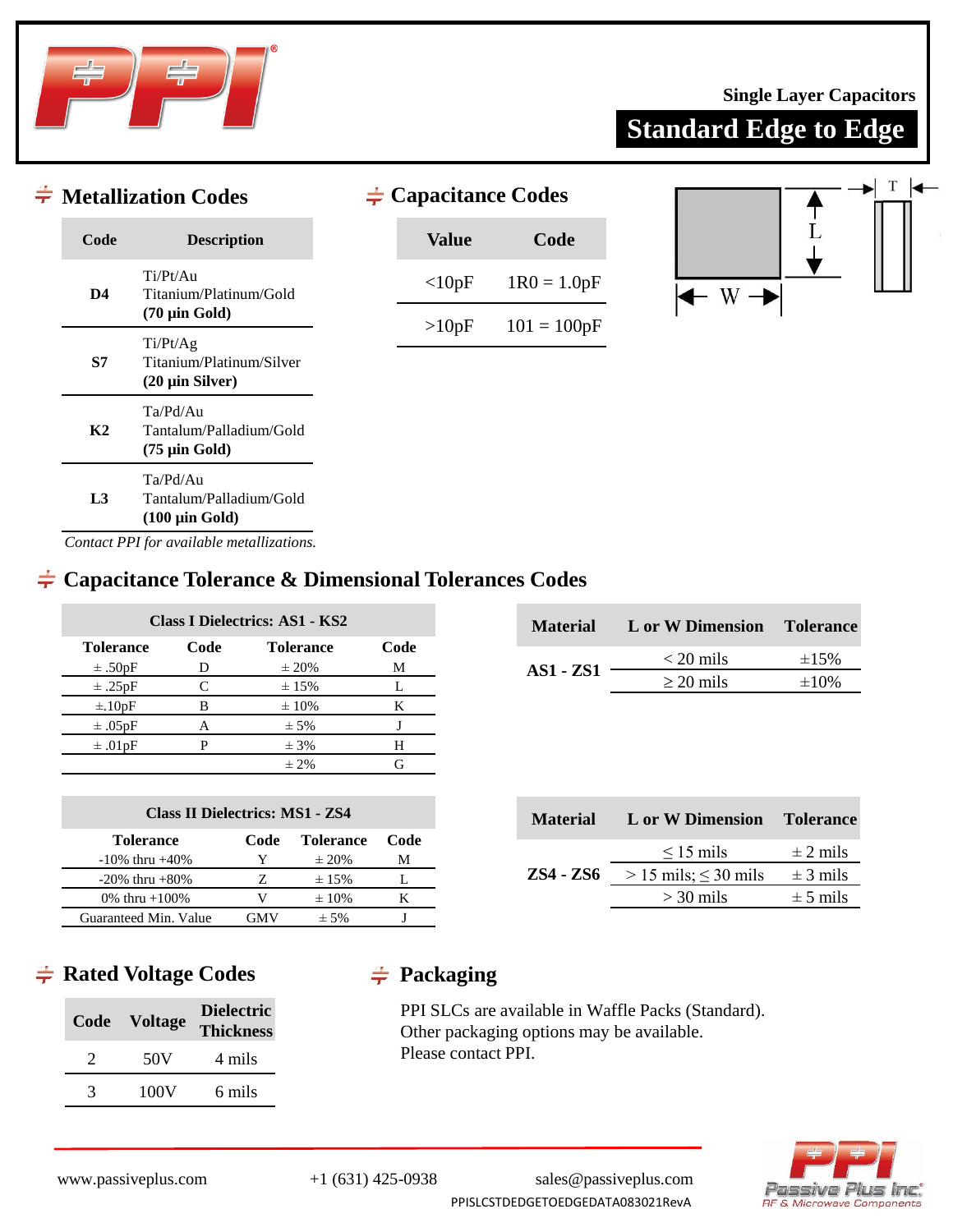

### **Dielectric Materials – Class I**

Dielectrics below consist of material exhibiting very low losses, extremely low or closely controlled temperature coefficients, negligible voltage and frequency coefficients, negligible aging effects and high insultation and dielectric breakdown.

| <b>Type</b>     | IR Min @ $25^{\circ}$ C | <b>Temperature</b><br><b>Coefficient</b><br>$(-25 \text{ to } 125^{\circ}\text{C})$ | <b>Dissipation</b><br>Factor<br>$(\textcircled{a}$ 10GHz) | <b>Dielectric</b><br><b>Constant</b><br>(K) | <b>Material</b> |
|-----------------|-------------------------|-------------------------------------------------------------------------------------|-----------------------------------------------------------|---------------------------------------------|-----------------|
| AS1             | $10^{12}$               | Negligible                                                                          | 0.0001                                                    | 3.8                                         | Quartz          |
| AS2             | $10^{12}$               | Negligible                                                                          | 0.0001                                                    | 3.9                                         | Si.             |
| AS3             | $10^{12}$               | Negligible                                                                          | 0.0001                                                    | 6.6                                         | <b>BeO</b>      |
| AS6             | $10^{12}$               | $P120 \pm 25$ ppm                                                                   | 0.0001                                                    | 8.7                                         | <b>AlN</b>      |
| AS7             | $10^{12}$               | $P180 \pm 50$ ppm                                                                   | 0.0006                                                    | 9.6                                         | Alumina 96      |
| AS <sub>8</sub> | $10^{12}$               | $P180 \pm 50$ ppm                                                                   | 0.0006                                                    | 9.8                                         | Alumina 99.6    |
| BS2             | $10^{12}$               | $NP0 \pm 30$ ppm                                                                    | 0.0001                                                    | 12.6                                        | Titanate        |
| CS <sub>1</sub> | $10^{12}$               | $0 \pm 30$ ppm                                                                      | 0.001                                                     | 20                                          | Titanate        |
| ES1             | $10^{12}$               | $0 \pm 30$ ppm                                                                      | 0.002                                                     | 40                                          | Titanate        |
| FS1             | $10^{12}$               | $0 \pm 30$ ppm                                                                      | 0.005                                                     | 50                                          | Titanate        |
| IS1             | $10^{15}$               | $0 \pm 30$ ppm                                                                      | 0.005                                                     | 84                                          | Titanate        |
| KS3             | 10 <sup>6</sup>         | $N1500 \pm 500$ ppm                                                                 | 0.0025                                                    | 160                                         | Titanate        |

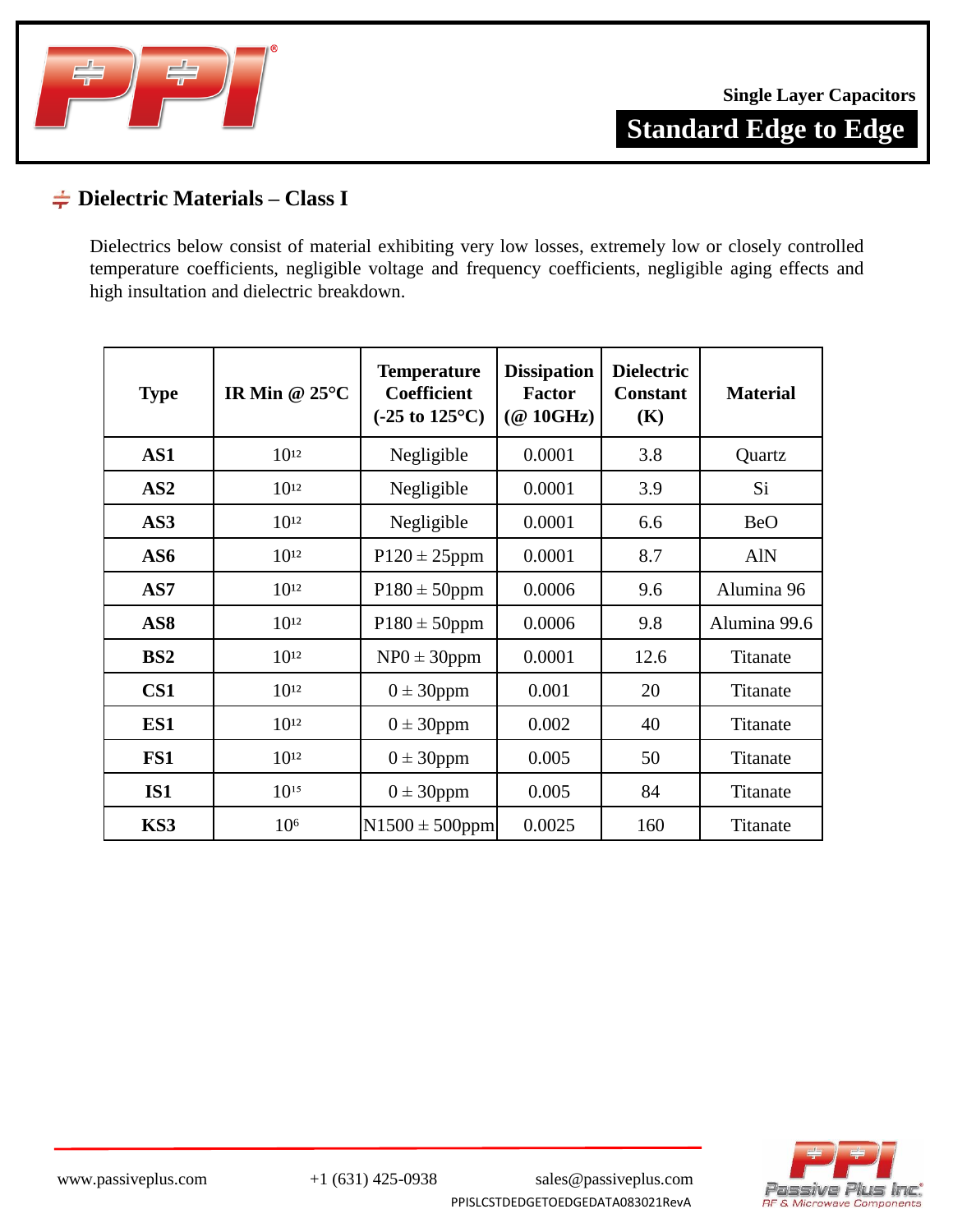

### **Dielectric Materials – Class II**

Dielectrics below are characterized by high dielectric constants, increased losses and higher temperature coefficients. These properties are inherent with this class of material but the high dielectric constants permit the use of smaller size to achieve low series inductance and meet dimensional requirements. Capacitors made with these materials are often used for coupling of microstrip line circuits where a small chip is necessary. Used as a bypass capacitor, the small size provides low series inductance and dielectric losses are typically of little concern.

| <b>Type</b>     | IR<br>(MEG-OHMs)<br>100VDC @ 25°C | <b>Temperature</b><br><b>Coefficient</b><br>$(-55 \text{ to } 125^{\circ}\text{C})$ | <b>Dissipation</b><br><b>Factor</b><br>(@1MHz) | Aging $(\% )$<br><b>HR/Decade</b> | <b>Dielectric</b><br><b>Constant</b><br>(K) |
|-----------------|-----------------------------------|-------------------------------------------------------------------------------------|------------------------------------------------|-----------------------------------|---------------------------------------------|
| MS1             | 10 <sup>5</sup>                   | $5$ to $-10$                                                                        | 0.010                                          | 2.0                               | 300                                         |
| PS1             | 10 <sup>4</sup>                   | $\pm 10\%$                                                                          | 0.025                                          | 3.0                               | 700                                         |
| SS <sub>3</sub> | 10 <sup>5</sup>                   | $3$ to $-10$                                                                        | 0.015                                          | 3.5                               | 2,200                                       |
| US1             | 10 <sup>5</sup>                   | $0$ to $-35$                                                                        | 0.020                                          | 3.0                               | 4,000                                       |
| US3             | 10 <sup>5</sup>                   | 3.0                                                                                 | 0.025                                          | 3.0                               | 5,000                                       |
| RS <sub>2</sub> | 10 <sup>4</sup>                   | $\pm 10\%$                                                                          | 0.025                                          | 3.0                               | 1250                                        |
| ZS1             | 10 <sup>5</sup>                   | $0$ to $-80$                                                                        | 0.025                                          | 3.0                               | 11,000                                      |
| ZS4             | <b>Contact PPI</b>                | $15$ to $-15$                                                                       | 0.035                                          | 3.0                               | 25,000                                      |
| ZS <sub>6</sub> | <b>Contact PPI</b>                | $15$ to $-15$                                                                       | 0.035                                          | 3.0                               | 35,000                                      |
| US3             | 10 <sup>5</sup>                   | ± 15%                                                                               | 0.030                                          | 3.0                               | 4500                                        |



PPISLCSTDEDGETOEDGEDATA083021RevA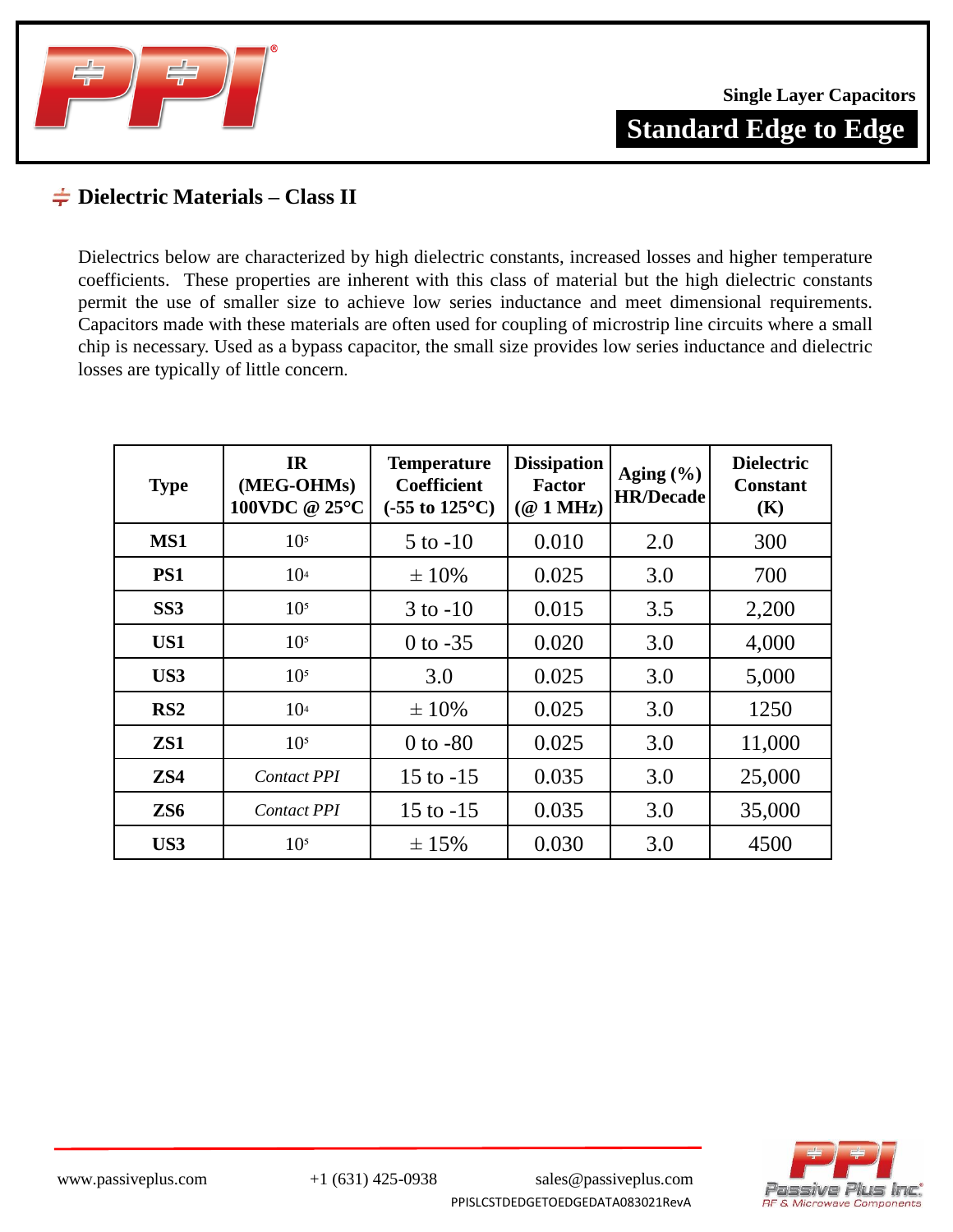

**Standard Edge to Edge**

# **Capacitance, Case Size & Dielectric Availability - Class I Dielectrics**

|      |                 |                          |                      |                             |                      |                             |                 |                                                                |                 | <b>Size</b><br>mils (mm) |                 |                      |                 |                                                                |                 |                    |                 |                    |  |
|------|-----------------|--------------------------|----------------------|-----------------------------|----------------------|-----------------------------|-----------------|----------------------------------------------------------------|-----------------|--------------------------|-----------------|----------------------|-----------------|----------------------------------------------------------------|-----------------|--------------------|-----------------|--------------------|--|
| Cap  | 10x10           |                          | 12x12<br>15x15       |                             |                      |                             |                 | 20x20                                                          |                 | 25x25                    |                 | 30x30                |                 | 35x35                                                          |                 | 40x40              | 50x50           |                    |  |
| (pF) |                 | (.254 x .254)            | $(.305 \times .305)$ |                             | $(.381 \times .381)$ |                             |                 | $(.508 \times .508)$                                           |                 | $(.635 \times .635)$     |                 | $(.762 \times .762)$ |                 | $(.889 \times .889)$                                           |                 | (1.016x)<br>1.016) |                 | (1.270 x<br>1.270) |  |
|      |                 | Dielectric Thickness     |                      | <b>Dielectric</b> Thickness |                      | <b>Dielectric</b> Thickness |                 | Dielectric Thickness Dielectric Thickness Dielectric Thickness |                 |                          |                 |                      |                 | Dielectric Thickness Dielectric Thickness Dielectric Thickness |                 |                    |                 |                    |  |
| 0.04 | AS7             | 5                        | AS7                  | 6                           | AS7                  | 10                          |                 |                                                                |                 |                          |                 |                      |                 |                                                                |                 |                    |                 |                    |  |
| 0.06 | AS7             | $\overline{4}$           | AS7                  | 5                           | AS7                  | 8                           | AS <sub>2</sub> | 5                                                              | AS <sub>2</sub> | 10                       |                 |                      |                 |                                                                |                 |                    |                 |                    |  |
| 0.08 | ES1             | 10                       | AS7                  | $\overline{4}$              | AS7                  | 6                           | AS7             | 10                                                             | AS <sub>2</sub> | $\tau$                   | AS <sub>2</sub> | 9                    |                 |                                                                |                 |                    |                 |                    |  |
| 0.1  | ES1             | 8                        | ES1                  | 11                          | AS7                  | 5                           | AS7             | 9                                                              | AS <sub>2</sub> | 5                        | AS <sub>2</sub> | $\tau$               | AS <sub>2</sub> | 10                                                             |                 |                    |                 |                    |  |
| 0.2  | ES1             | 5                        | ES1                  | $7\phantom{.0}$             | ES1                  | 10                          | AS7             | $\overline{4}$                                                 | AS7             | $\overline{7}$           | AS7             | 10                   | AS <sub>2</sub> | 5                                                              | AS <sub>2</sub> | 7                  | AS <sub>2</sub> | 10                 |  |
| 0.3  | IS1             | 6                        | ES1                  | $\overline{4}$              | ES1                  | 6                           | ES1             | 11                                                             | AS7             | $\overline{4}$           | AS7             | $\tau$               | AS7             | 9                                                              | AS <sub>2</sub> | 5                  | AS <sub>2</sub> | $\overline{7}$     |  |
| 0.4  | IS1             | 5                        | IS <sub>1</sub>      | $\tau$                      | ES1                  | 5                           | ES1             | 9                                                              | ES1             | 15                       | AS7             | 5                    | AS7             | 7                                                              | AS7             | 9                  | AS <sub>2</sub> | 5                  |  |
| 0.5  | IS <sub>1</sub> | $\overline{4}$           | IS1                  | 5                           | ES1                  | $\overline{4}$              | ES1             | $\overline{7}$                                                 | ES1             | 11                       | AS7             | 5                    | AS7             | 5                                                              | AS7             | $\tau$             | AS <sub>2</sub> | $\overline{4}$     |  |
| 0.6  | KS <sub>2</sub> | 6                        | IS <sub>1</sub>      | 5                           | IS1                  | $\overline{7}$              | ES1             | 6                                                              | ES1             | 10                       | ES1             | 15                   | AS7             | $\overline{4}$                                                 | AS7             | 6                  | AS7             | 9                  |  |
| 0.8  | MS1             | 8                        | KS <sub>2</sub>      | 6                           | IS1                  | 5                           | ES1             | 5                                                              | ES1             | $\overline{7}$           | ES1             | 10                   | ES1             | 15                                                             | AS7             | $\overline{4}$     | AS7             | $\overline{7}$     |  |
| 1.0  | MS1             | $\overline{7}$           | KS <sub>2</sub>      | 5                           | IS1                  | $\overline{4}$              | IS <sub>1</sub> | $\overline{7}$                                                 | ES1             | 6                        | ES1             | 8                    | ES1             | 10                                                             | AS7             | $\overline{4}$     | AS7             | 5                  |  |
| 1.2  | MS1             | 6                        | KS <sub>2</sub>      | $\overline{4}$              | IS1                  | $\overline{4}$              | IS1             | 6                                                              | ES1             | 5                        | ES1             | $\tau$               | ES1             | 9                                                              | AS7             | 3                  | AS7             | 5                  |  |
| 1.5  | MS1             | 5                        | MS1                  | $7\phantom{.0}$             | KS <sub>2</sub>      | 5                           | IS <sub>1</sub> | 5                                                              | ES1             | $\overline{4}$           | ES1             | 6                    | ES1             | $\overline{7}$                                                 | ES1             | 10                 | AS7             | $\overline{4}$     |  |
| 1.8  | MS1             | $\overline{4}$           | MS1                  | 5                           | KS <sub>2</sub>      | $\overline{4}$              | IS1             | $\overline{4}$                                                 | IS1             | 6                        | ES1             | 5                    | ES1             | 6                                                              | ES1             | 8                  | ES1             | 11                 |  |
| 2.0  | MS1             | $\overline{4}$           | MS1                  | 5                           | KS <sub>2</sub>      | 4                           | KS <sub>2</sub> | $\tau$                                                         | IS1             | 6                        | ES1             | $\overline{4}$       | ES1             | 5                                                              | ES1             | $\overline{7}$     | ES1             | 11                 |  |
| 2.2  | RS1             | $\overline{4}$           | MS1                  | 5                           | KS <sub>2</sub>      | $\overline{4}$              | KS <sub>2</sub> | 6                                                              | IS1             | 5                        | IS1             | $\tau$               | ES1             | 5                                                              | ES1             | $\tau$             | ES1             | 10                 |  |
| 2.7  | RS1             | 8                        | MS1                  | $\overline{4}$              | MS1                  | 6                           | KS <sub>2</sub> | 5                                                              | IS1             | $\overline{4}$           | IS1             | 6                    | ES1             | $\overline{4}$                                                 | ES1             | 5                  | ES1             | 8                  |  |
| 3.3  | RS1             | $7\phantom{.0}$          | RS1                  | 10                          | MS1                  | 5                           | KS <sub>2</sub> | $\overline{4}$                                                 | KS <sub>2</sub> | 6                        | IS1             | 5                    | IS1             | $\overline{7}$                                                 | ES1             | $\overline{4}$     | ES1             | $\overline{7}$     |  |
| 3.9  | RS1             | 6                        | RS1                  | 9                           | MS1                  | $\overline{4}$              | MS1             | $7\phantom{.0}$                                                | KS <sub>2</sub> | 5                        | IS1             | $\overline{4}$       | IS <sub>1</sub> | 6                                                              | IS <sub>1</sub> | 8                  | ES1             | 6                  |  |
| 4.7  | RS1             | 5                        | RS1                  | $7\phantom{.0}$             | RS1                  | 11                          | MS1             | 6                                                              | KS <sub>2</sub> | $\overline{4}$           | KS <sub>2</sub> | 6                    | IS1             | 5                                                              | IS1             | 6                  | ES1             | 5                  |  |
| 5.6  | RS1             | $\overline{4}$           | RS1                  | 6                           | RS1                  | 10                          | MS1             | 5                                                              | MS1             | $7\phantom{.0}$          | KS <sub>2</sub> | 5                    | IS <sub>1</sub> | $\overline{4}$                                                 | IS <sub>1</sub> | 5                  | ES1             | $\overline{4}$     |  |
| 6.8  | RS1             | $\overline{4}$           | RS1                  | 5                           | RS1                  | 8                           | MS1             | $\overline{4}$                                                 | MS1             | 6                        | KS <sub>2</sub> | 5                    | KS <sub>2</sub> | 6                                                              | IS1             | $\overline{4}$     | IS1             | $\overline{7}$     |  |
| 8.2  | SS <sub>3</sub> | 6                        | RS1                  | $\overline{4}$              | RS1                  | $\tau$                      | MS1             | $\overline{4}$                                                 | MS1             | 5                        | KS <sub>2</sub> | $\overline{4}$       | KS <sub>2</sub> | 5                                                              | KS <sub>2</sub> | $\tau$             | KS <sub>2</sub> | 10                 |  |
| 10   | SS <sub>3</sub> | 5                        | RS1                  | $\overline{4}$              | RS1                  | 5                           | RS1             | 9                                                              | MS1             | $\overline{4}$           | MS1             | 6                    | KS <sub>2</sub> | $\overline{4}$                                                 | KS <sub>2</sub> | 5                  | KS <sub>2</sub> | 8                  |  |
| 12   | SS <sub>3</sub> | $\overline{4}$           | SS <sub>3</sub>      | 6                           | RS1                  | 5                           | RS1             | 8                                                              | RS1             | 11                       | MS1             | 5                    | MS1             | $\overline{7}$                                                 | KS <sub>2</sub> | $\overline{4}$     | KS <sub>2</sub> | $\tau$             |  |
| 15   | US <sub>1</sub> | 6                        | SS <sub>3</sub>      | 5                           | RS1                  | $\overline{4}$              | RS1             | 6                                                              | RS1             | 10                       | MS1             | $\overline{4}$       | MS1             | 6                                                              | MS1             | $\overline{7}$     | KS <sub>2</sub> | 6                  |  |
| 18   | US1             | 5                        | SS <sub>3</sub>      | $\overline{4}$              | SS <sub>3</sub>      | 6                           | RS <sub>1</sub> | 5                                                              | RS1             | 8                        | RS1             | 11                   | MS1             | $\overline{4}$                                                 | MS1             | 6                  | KS <sub>2</sub> | 5                  |  |
| 20   | US1             | 5                        | SS <sub>3</sub>      | $\overline{4}$              | SS <sub>3</sub>      | 6                           | RS1             | 5                                                              | RS1             | 8                        | RS1             | 11                   | MS1             | $\overline{4}$                                                 | MS1             | 5                  | KS <sub>2</sub> | $\overline{4}$     |  |
| 22   | US1             | $\overline{\mathcal{L}}$ | US1                  | 6                           | SS <sub>3</sub>      | 5                           | RS1             | $\overline{4}$                                                 | RS1             | $\overline{7}$           | RS1             | 9                    | MS1             | $\overline{4}$                                                 | MS1             | 5                  | KS <sub>2</sub> | $\overline{4}$     |  |

### **Shaded cells indicate Class II Dielectrics**

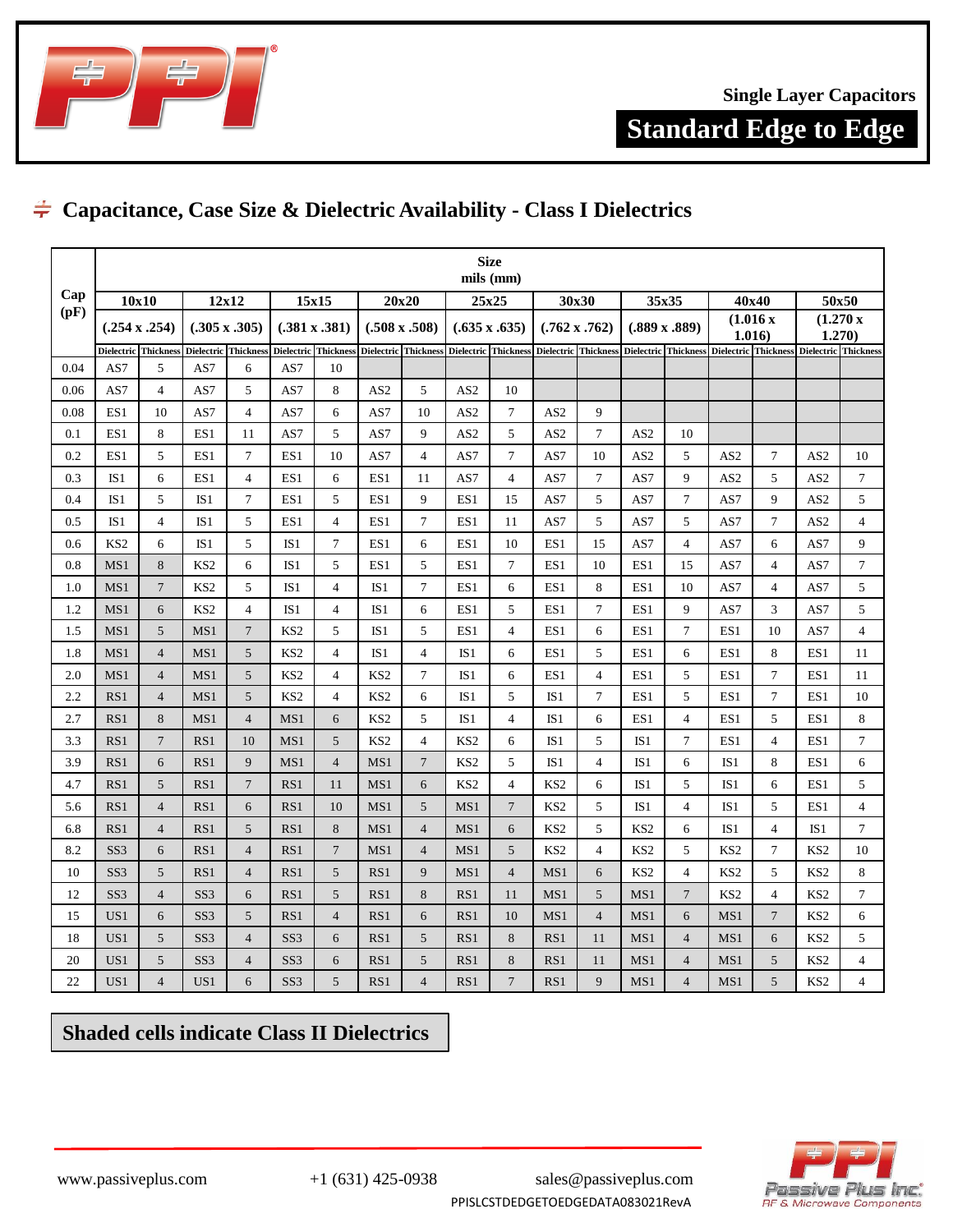

**Standard Edge to Edge**

### **Capacitance, Case Size & Dielectric Availability – Class II Dielectrics**

|             | <b>Size</b>     |                                       |                      |                      |                                              |                |                                              |                |                                              |                |                      |                      |                      |                      |                                                                     |                |                 |                      |
|-------------|-----------------|---------------------------------------|----------------------|----------------------|----------------------------------------------|----------------|----------------------------------------------|----------------|----------------------------------------------|----------------|----------------------|----------------------|----------------------|----------------------|---------------------------------------------------------------------|----------------|-----------------|----------------------|
|             |                 |                                       |                      |                      |                                              |                |                                              |                |                                              | mils (mm)      |                      |                      |                      |                      |                                                                     |                |                 |                      |
|             |                 | 10x10<br>12x12                        |                      |                      | 15x15                                        |                |                                              | 20x20          |                                              | 25x25          |                      | 30x30                |                      | 35x35                | 40x40                                                               |                | 50x50           |                      |
| Cap<br>(pF) |                 | (.254 x .254)<br>Dielectric Thickness | $(.305 \times .305)$ | Dielectric Thickness | $(.381 \times .381)$<br>Dielectric Thickness |                | $(.508 \times .508)$<br>Dielectric Thickness |                | $(.635 \times .635)$<br>Dielectric Thickness |                | $(.762 \times .762)$ | Dielectric Thickness | $(.889 \times .889)$ | Dielectric Thickness | $(1.016 \times 1.016) (1.270 \times 1.270)$<br>Dielectric Thickness |                |                 | Dielectric Thickness |
| 27          | US <sub>1</sub> | 4                                     | US1                  | 5                    | SS <sub>3</sub>                              | $\overline{4}$ | RS1                                          | $\overline{4}$ | RS1                                          | 6              | RS1                  | 8                    | MS1                  | 3                    | MS1                                                                 | 4              | MS1             | 6                    |
| 33          | VS1             | $\overline{4}$                        | US1                  | 4                    | US1                                          | 6              | SS <sub>3</sub>                              | 6              | RS1                                          | 5              | RS1                  | 6                    | RS1                  | 11                   | MS1                                                                 | $\overline{4}$ | MS1             | 5                    |
| 39          | ZS1             | 6                                     | US1                  | 4                    | US1                                          | 5              | SS <sub>3</sub>                              | 5              | RS1                                          | $\overline{4}$ | RS1                  | 5                    | RS1                  | 7                    | RS1                                                                 | 10             | MS1             | $\overline{4}$       |
| 47          | ZS <sub>1</sub> | 5                                     | ZS1                  | 7                    | US1                                          | 5              | SS <sub>3</sub>                              | $\overline{4}$ | SS <sub>3</sub>                              | 6              | RS1                  | 5                    | RS1                  | 6                    | RS1                                                                 | 8              | MS1             | $\overline{4}$       |
| 56          | ZS1             | 4                                     | ZS1                  | 6                    | VS <sub>1</sub>                              | 5              | US <sub>1</sub>                              | $\tau$         | SS <sub>3</sub>                              | 5              | RS1                  | 4                    | RS1                  | 5                    | RS1                                                                 | 7              | RS1             | 10                   |
| 68          | ZS1             | 4                                     | ZS1                  | 5                    | VS1                                          | $\overline{4}$ | US1                                          | 6              | SS <sub>3</sub>                              | 5              | SS <sub>3</sub>      | 6                    | RS1                  | 4                    | RS1                                                                 | 6              | RS1             | 9                    |
| 82          | ZS4             | 7                                     | ZS1                  | $\overline{4}$       | ZS1                                          | $\overline{7}$ | VS1                                          | 6              | SS <sub>3</sub>                              | $\overline{4}$ | SS <sub>3</sub>      | 5                    | SS <sub>3</sub>      | 7                    | SS <sub>3</sub>                                                     | 10             | RS1             | $\overline{7}$       |
| 100         | ZS4             | 6                                     | ZS4                  | 8                    | ZS1                                          | 6              | VS1                                          | 5              | US1                                          | 6              | SS <sub>3</sub>      | 5                    | SS <sub>3</sub>      | 6                    | SS <sub>3</sub>                                                     | 8              | RS1             | 6                    |
| 120         | ZS4             | $\overline{5}$                        | ZS <sub>4</sub>      | 7                    | ZS1                                          | 5              | ZS1                                          | 8              | VS1                                          | 6              | SS <sub>3</sub>      | 4                    | SS <sub>3</sub>      | 5                    | SS <sub>3</sub>                                                     | 7              | RS1             | 5                    |
| 150         | ZS4             | 4                                     | ZS4                  | 5                    | ZS1                                          | $\overline{4}$ | ZS1                                          | 7              | VS1                                          | 5              | VS1                  | 7                    | SS <sub>3</sub>      | 4                    | SS <sub>3</sub>                                                     | 5              | RS1             | $\overline{4}$       |
| 180         | ZS <sub>6</sub> | 4                                     | ZS4                  | 5                    | ZS4                                          | 7              | ZS1                                          | 6              | VS1                                          | 4              | VS1                  | 6                    | VS1                  | 8                    | US <sub>1</sub>                                                     | 8              | SS <sub>3</sub> | $\overline{7}$       |
| 200         | ZS <sub>6</sub> | $\overline{4}$                        | ZS4                  | $\overline{4}$       | ZS4                                          | 6              | ZS1                                          | 5              | ZS1                                          | 8              | VS1                  | 5                    | VS1                  | $\tau$               | US1                                                                 | $\overline{7}$ | SS <sub>3</sub> | 6                    |
| 220         | ZS <sub>6</sub> | $\overline{4}$                        | ZS <sub>6</sub>      | 5                    | ZS4                                          | 6              | ZS1                                          | $\overline{4}$ | ZS1                                          | $\overline{7}$ | VS1                  | 5                    | VS1                  | 6                    | US1                                                                 | 6              | SS <sub>3</sub> | 6                    |
| 270         |                 |                                       | ZS <sub>6</sub>      | $\overline{4}$       | ZS4                                          | 5              | ZS4                                          | 8              | ZS1                                          | 6              | VS1                  | 4                    | VS1                  | 5                    | US1                                                                 | $\overline{5}$ | SS <sub>3</sub> | 5                    |
| 330         |                 |                                       |                      |                      | ZS <sub>4</sub>                              | 4              | ZS4                                          | 7              | ZS1                                          | 5              | ZS1                  | 7                    | VS1                  | 4                    | US1                                                                 | 4              | US <sub>1</sub> | $\tau$               |
| 390         |                 |                                       |                      |                      | ZS <sub>6</sub>                              | $\overline{4}$ | ZS4                                          | 6              | ZS1                                          | $\overline{4}$ | ZS1                  | 6                    | ZS1                  | 7                    | ZS <sub>1</sub>                                                     | 10             | US <sub>1</sub> | 6                    |
| 470         |                 |                                       |                      |                      | ZS <sub>6</sub>                              | 4              | ZS4                                          | 5              | ZS4                                          | 7              | ZS1                  | 5                    | ZS1                  | 6                    | ZS1                                                                 | 8              | US1             | 5                    |
| 560         |                 |                                       |                      |                      |                                              |                | ZS4                                          | $\overline{4}$ | ZS4                                          | 6              | ZS1                  | 4                    | ZS1                  | 5                    | ZS1                                                                 | 7              | US1             | $\overline{4}$       |
| 680         |                 |                                       |                      |                      |                                              |                | ZS <sub>6</sub>                              | 5              | ZS4                                          | 5              | ZS4                  | 8                    | ZS <sub>1</sub>      | 5                    | ZS <sub>1</sub>                                                     | 6              | VS1             | $\overline{4}$       |
| 820         |                 |                                       |                      |                      |                                              |                | ZS <sub>6</sub>                              | $\overline{4}$ | ZS <sub>6</sub>                              | 6              | ZS4                  | 6                    | ZS1                  | 4                    | ZS <sub>1</sub>                                                     | 5              | ZS1             | $\tau$               |
| 1000        |                 |                                       |                      |                      |                                              |                |                                              |                | ZS <sub>6</sub>                              | 5              | ZS4                  | 5                    | ZS4                  | 7                    | ZS <sub>1</sub>                                                     | $\overline{4}$ | ZS1             | 6                    |
| 1200        |                 |                                       |                      |                      |                                              |                |                                              |                | ZS <sub>6</sub>                              | $\overline{4}$ | ZS4                  | $\overline{4}$       | ZS4                  | 6                    | ZS4                                                                 | 7              | ZS1             | 5                    |
| 1500        |                 |                                       |                      |                      |                                              |                |                                              |                |                                              |                | ZS <sub>6</sub>      | 5                    | ZS4                  | 5                    | ZS4                                                                 | 6              | ZS1             | $\overline{4}$       |
| 1800        |                 |                                       |                      |                      |                                              |                |                                              |                |                                              |                | ZS <sub>6</sub>      | 4                    | ZS <sub>6</sub>      | 6                    | ZS4                                                                 | 5              | ZS4             | 8                    |
| 2200        |                 |                                       |                      |                      |                                              |                |                                              |                |                                              |                |                      |                      | ZS <sub>6</sub>      | 5                    | ZS4                                                                 | 4              | ZS4             | 6                    |
| 2700        |                 |                                       |                      |                      |                                              |                |                                              |                |                                              |                |                      |                      | ZS <sub>6</sub>      | 4                    | ZS <sub>6</sub>                                                     | 5              | ZS4             | 5                    |
| 3300        |                 |                                       |                      |                      |                                              |                |                                              |                |                                              |                |                      |                      |                      |                      |                                                                     |                | ZS <sub>6</sub> | 6                    |